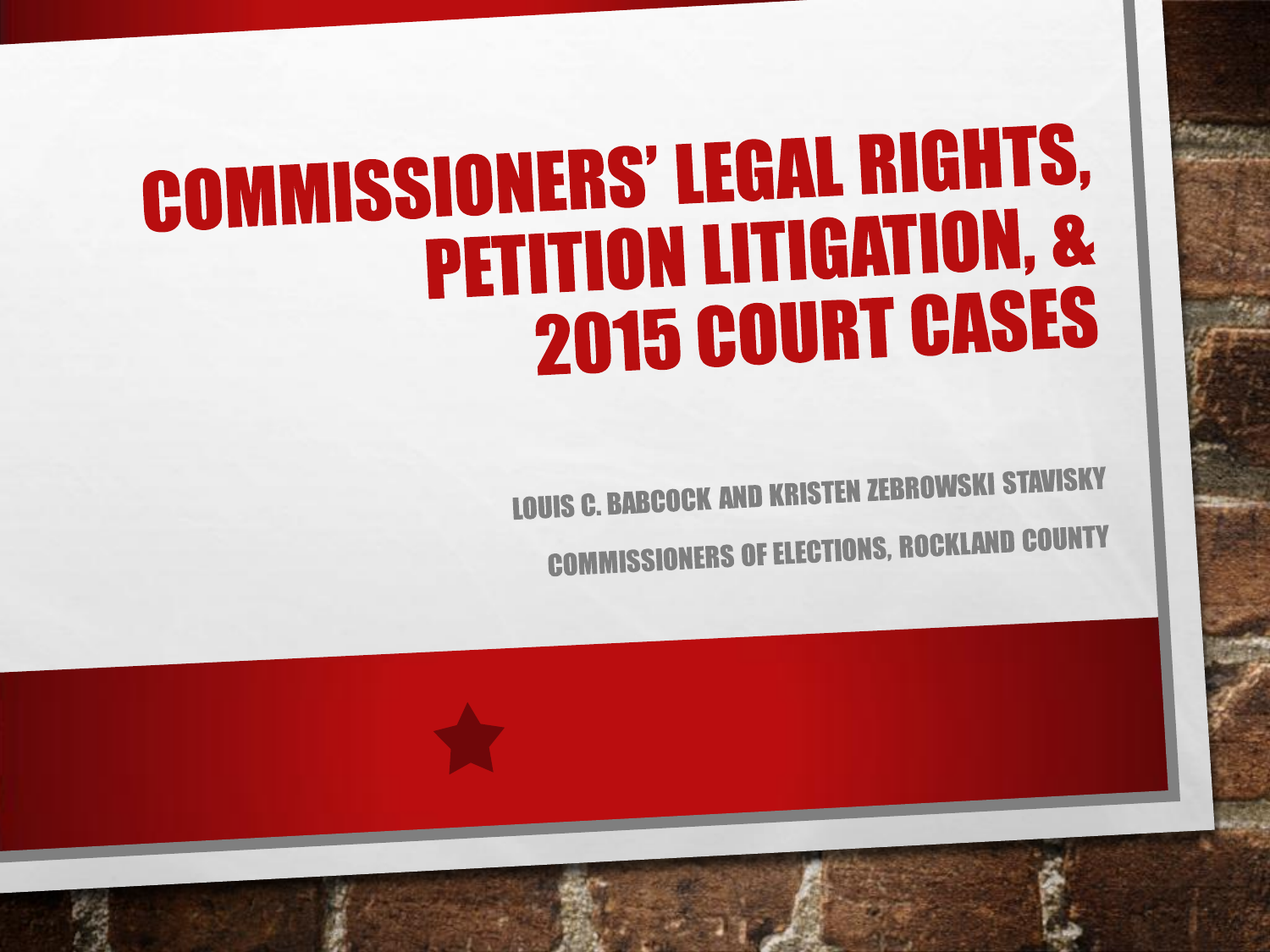- TWO BY TWO: THE BIPARTISAN WAY!
- SAYS WHO? THE NYS ELECTION LAW
- §3-200 (2) EACH BOARD SHALL CONSIST OF TWO ELECTION COMMISSIONERS, EXCEPT THAT THE COUNTY LEGISLATIVE BODY OF A COUNTY HAVING A POPULATION OF MORE THAN ONE HUNDRED AND TWENTY THOUSAND MAY, BY LOCAL LAW, INCREASE THE NUMBER OF COMMISSIONERS TO FOUR, TO BE APPOINTED AS PROVIDED IN THIS TITLE. EACH OF THE MAJOR POLITICAL PARTIES SHALL BE ELIGIBLE TO RECOMMEND APPOINTMENT OF AN EQUAL NUMBER OF COMMISSIONERS.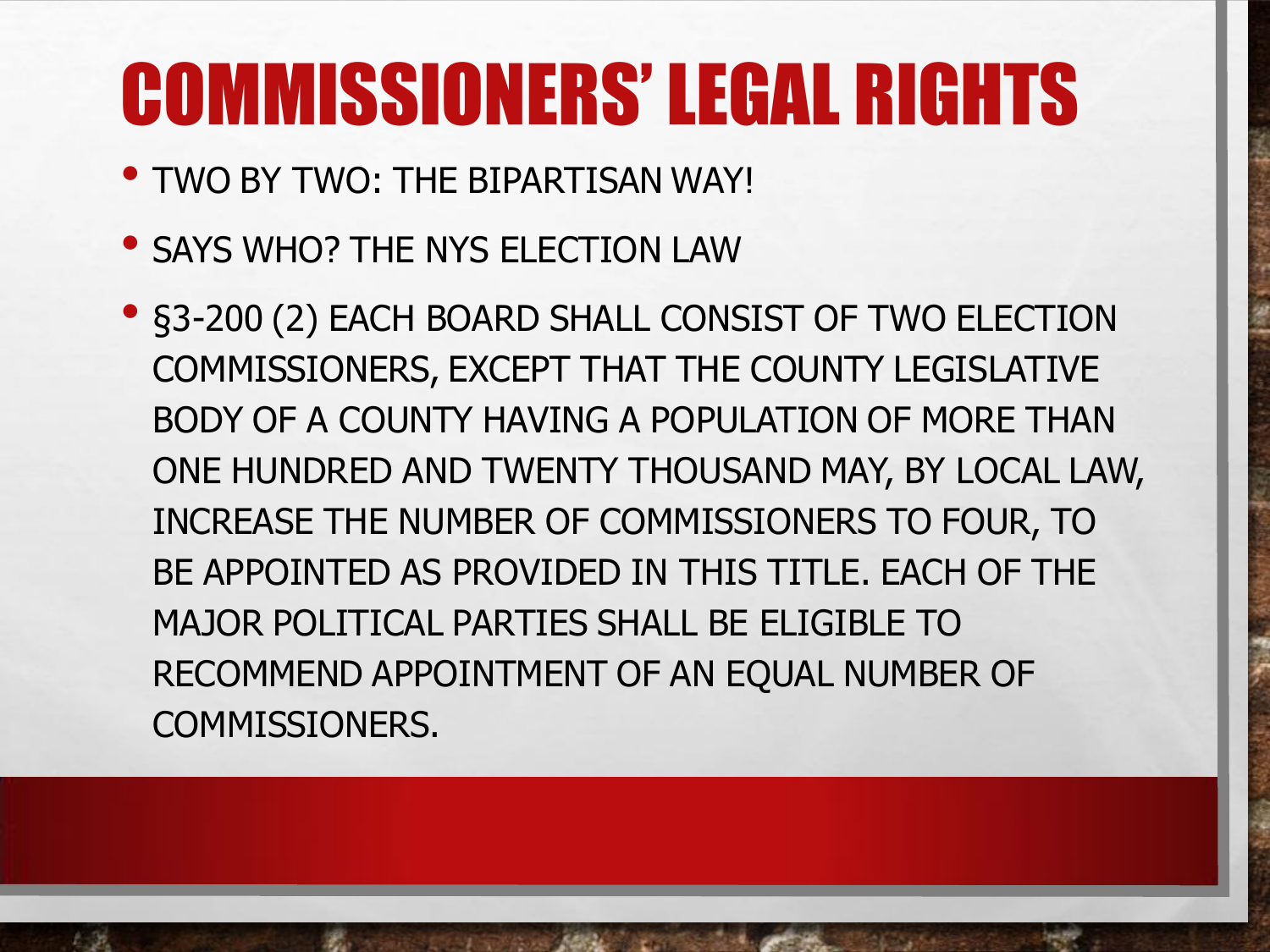- NO SOLOS HERE, ONLY DUETS!
- §3-212 (2) ALL ACTIONS OF THE BOARD SHALL REQUIRE A MAJORITY VOTE OF THE COMMISSIONERS PRESCRIBED BY LAW FOR SUCH BOARD.
- FORWARD MOTION REQUIRES COOPERATION.
- IN ELECTION LAND, WE CANNOT JUST "AGREE TO DISAGREE". WE HAVE THE ELECTION LAW, STATE BOARD, AND RESOURCES TO GUIDE US, BUT SOMETIMES WE NEED A BIT OF A PUSH!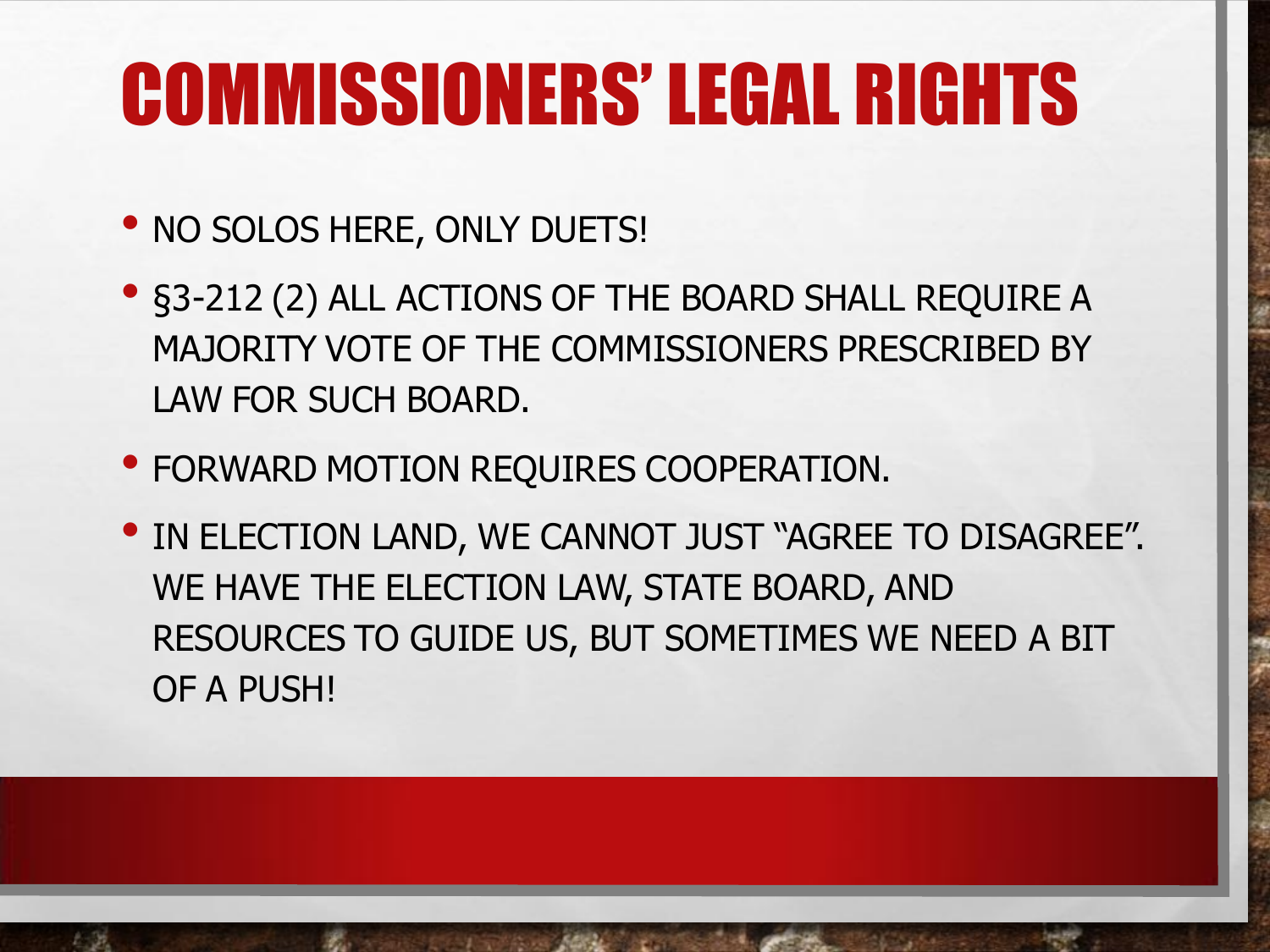- COMMISSIONER VS. COMMISSIONER
- WE ALL UNDERSTAND THE REALITY OF OUR EXISTENCE. ONE DEMOCRAT, ONE REPUBLICAN. RECOMMENDED FOR APPOINTMENT BY OUR RESPECTIVE PARTIES.
- WE ADVOCATE FOR OUR CANDIDATES, BUT WE DO SO IN A WAY THAT DOES NOT COMPROMISE THE OATHS WE HAVE TAKEN, THE VALUES WE UPHOLD, AND THE INTEGRITY OF OUR OFFICE.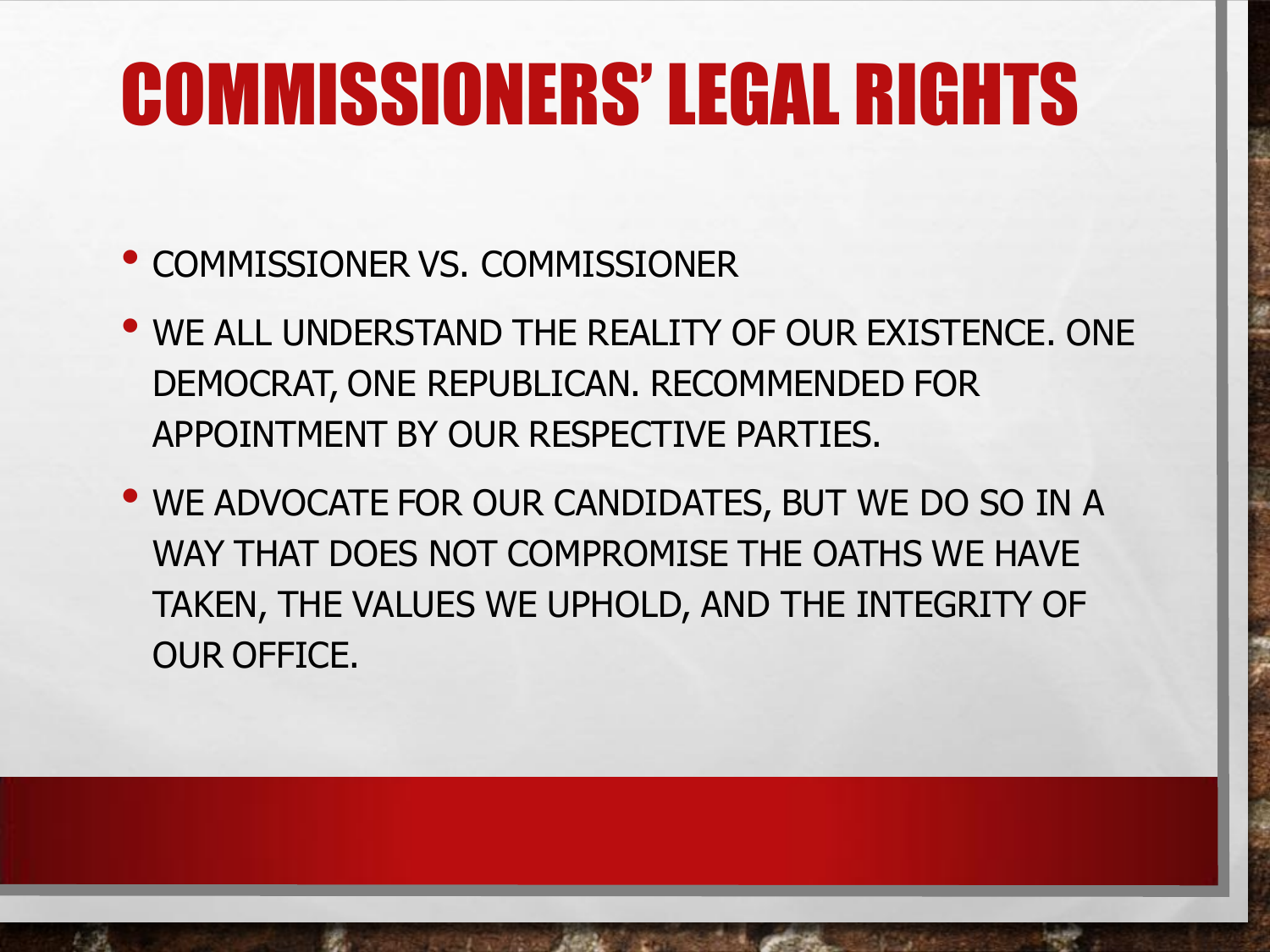- SOMETIMES THE ROAD IS A BIT BUMPY…
- LIKE WHEN OUR CANDIDATES WANT US TO RULE A CERTAIN WAY, DESPITE REALITY!
- WHEN THERE ARE DIFFERENT INTERPRETATIONS AND WE END UP IN COURT.
- 2015 OFFERED A UNIQUE OPPORTUNITY FOR ELECTION LAWYERS: THE WEP!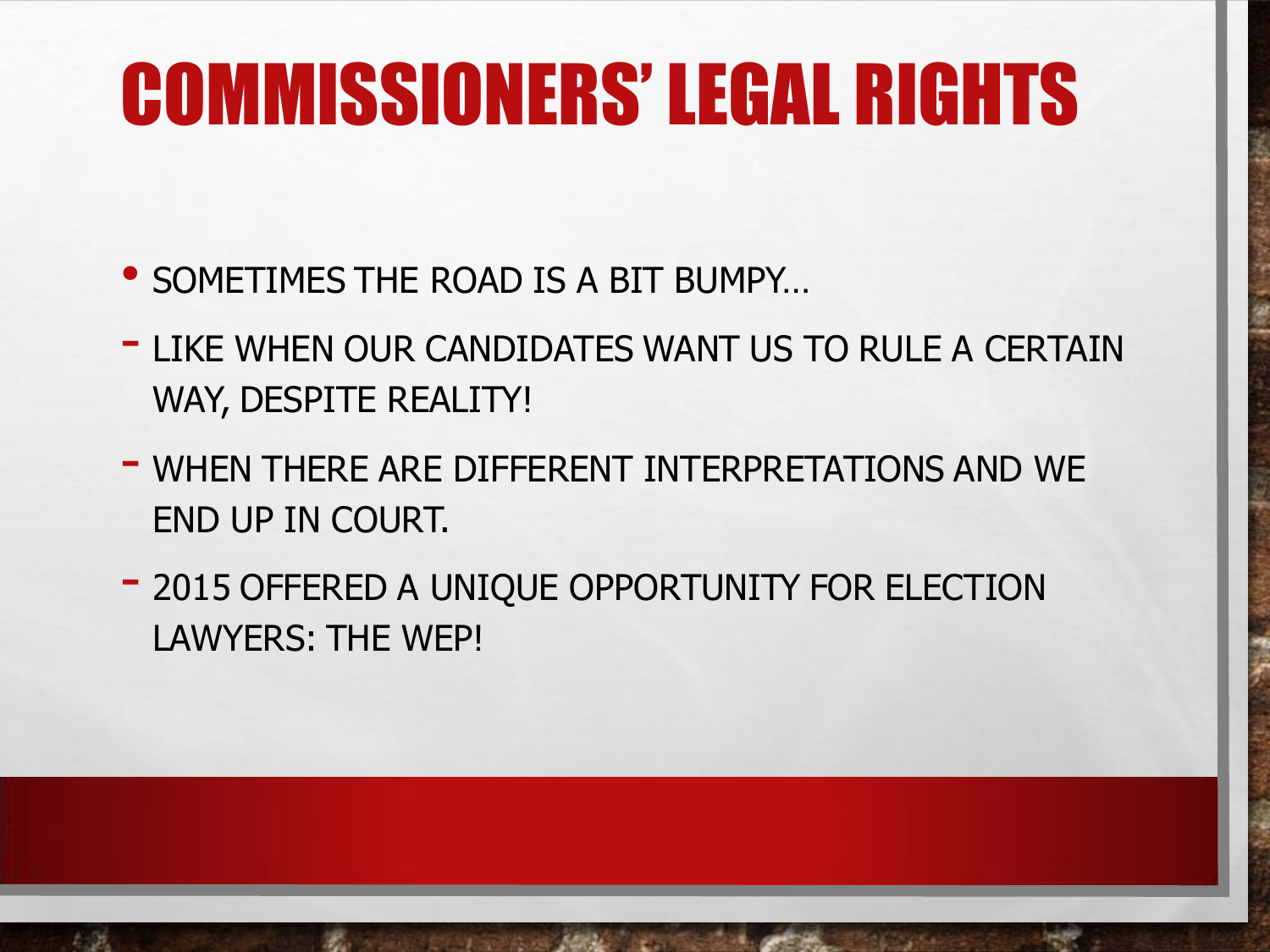- ALL KIDDING ASIDE, THE ROCKLAND WEP BATTLE WAS UNIQUE.
- MOST PROCEEDINGS INVOLVED TIMELY OBJECTIONS AND A SPLIT DECISION BY THE COMMISSIONERS.
- ROCKLAND: NO TIMELY OBJECTIONS. THEY WERE RULED INVALID BY BOTH COMMISSIONERS. GENERAL AND SPECIFICS FILED AT THE SAME TIME, BUT CANDIDATES WERE NOT PROPERLY SERVED BY CERTIFIED MAIL AS OUR PROCEDURES REQUIRE.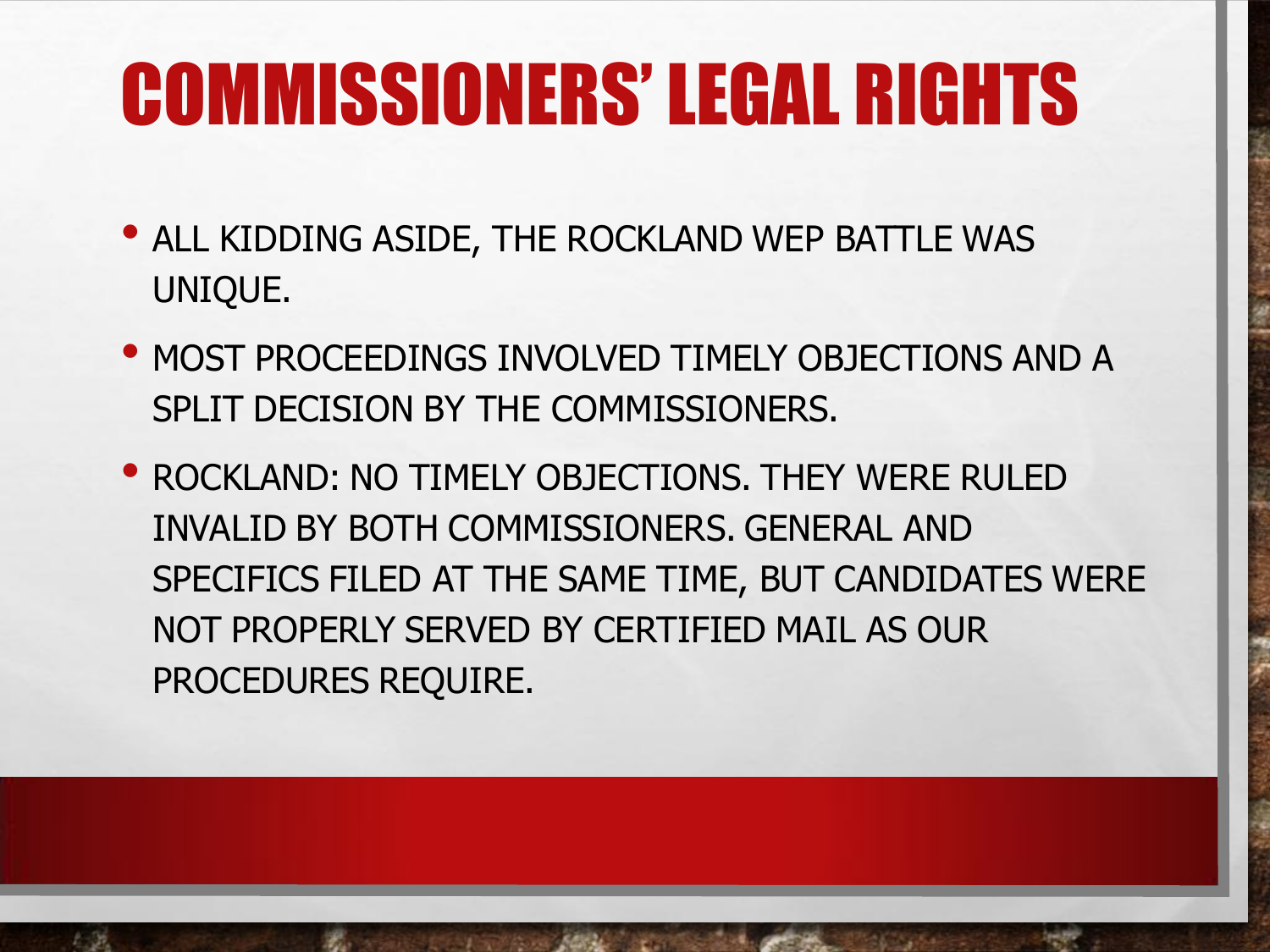- NO OBJECTIONS? OKAY, JUST GO TO COURT.
- ROCKLAND: COURT PROCEEDING NOT TIMELY FILED. IN FACT, NO PROCEEDING TO INVALIDATE WAS EVER FILED AGAINST THIS CERTIFICATE OF NOMINATION.
- SO, HOW DO STAKEHOLDERS NAVIGATE AROUND THESE ROAD BLOCKS, WHICH CREATE A SIGNIFICANT STANDING ISSUE?
- REPUBLICAN COMMISSIONER BRINGS AN ACTION AGAINST THE DEMOCRATIC COMMISSIONER.
- COUNTY ATTORNEY DIRECTS BOTH COMMISSIONERS TO RETAIN OUTSIDE COUNSEL.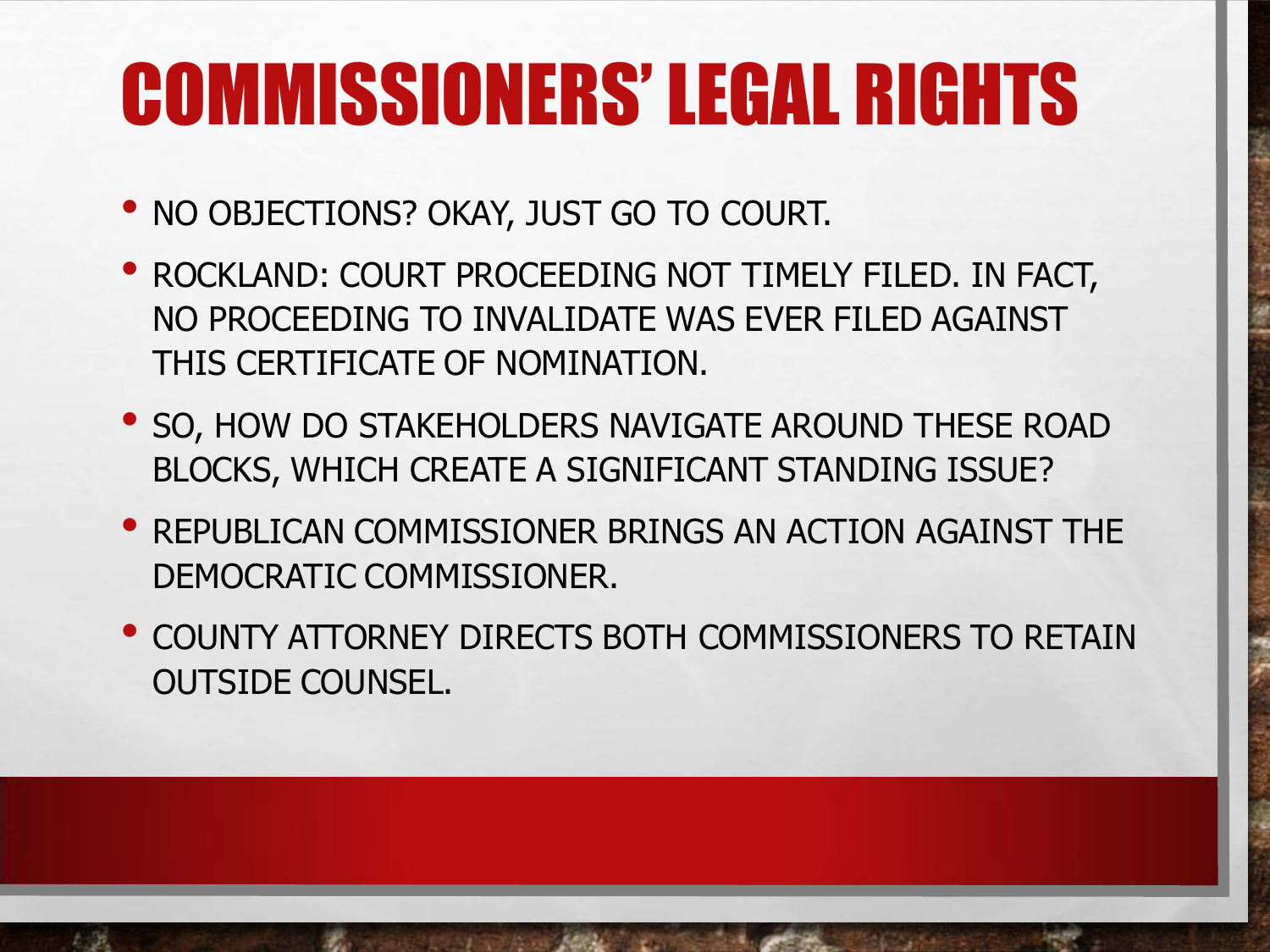- HYBRID PROCEEDING: ARTICLE 78 AND ELECTION LAW.
- PETITIONER SEEKS TO SET THE FORM OF THE GENERAL ELECTION BALLOT.
- RESPONDENT BRINGS MOTION TO DISMISS

-STANDING ISSUE, COMMISSIONER IS NOT PARTY CHAIR, AGGRIEVED CANDIDATE, OR PERSON WHO BROUGHT OBJECTIONS.

-PETITIONER'S PLEADINGS DEFINE AS 16-104 ACTION, BUT IT IS ACTUALLY A 16-102 ACTION. STATUTE OF LIMITATIONS. TIME BARRED.

-BOARD OF ELECTIONS COMMISSIONERS LACK STANDING TO COMMENCE PROCEEDINGS UNDER ARTICLE 16 OF THE ELECTION LAW.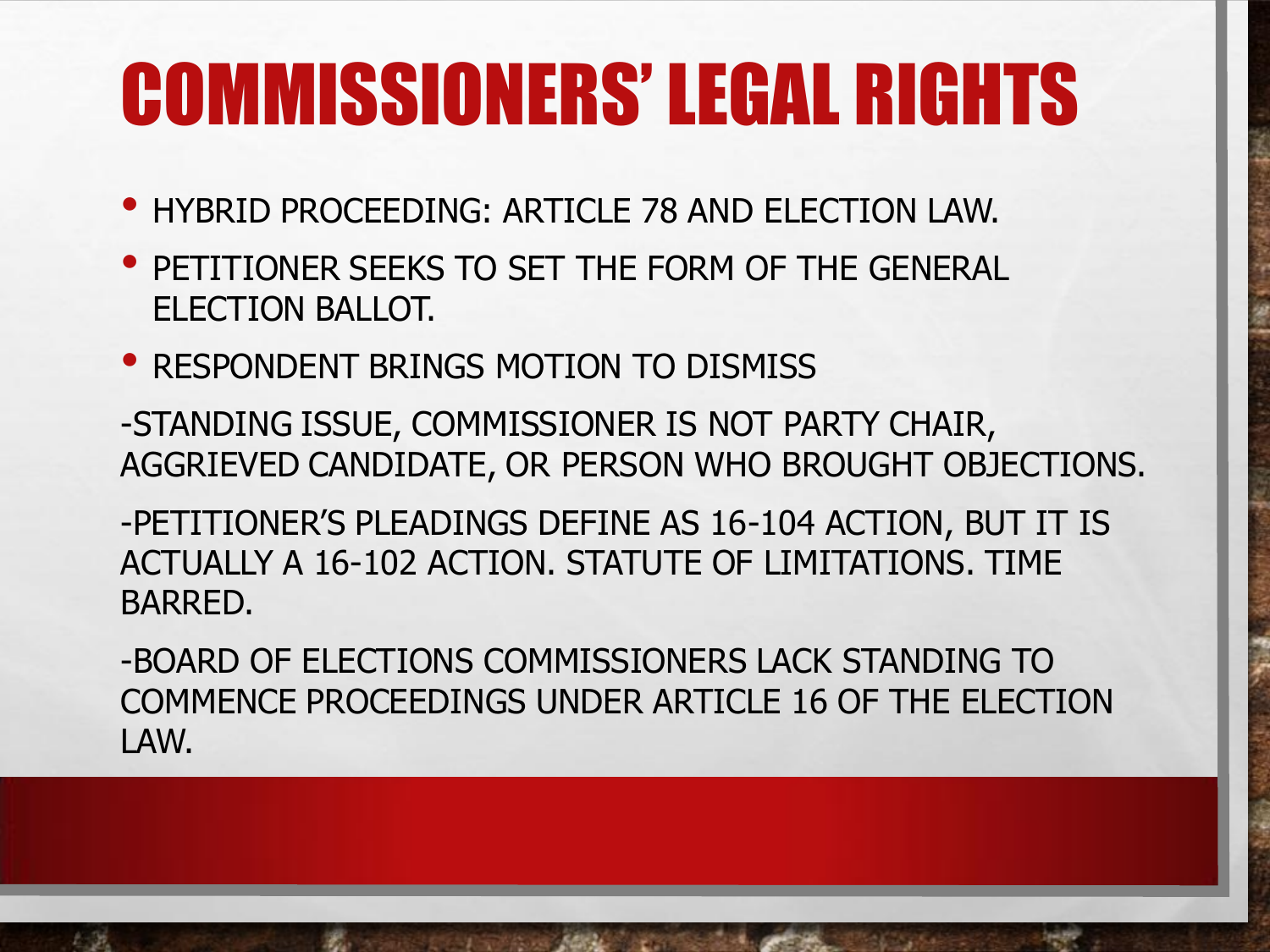#### • DECISION:

- PETITIONER SEEKS TO INVALIDATE CERTIFICATE OF NOMINATION, DESPITE DEFINING ACTION AS A BALLOT QUESTION. TIME BARRED.

- PETITIONER DOES NOT HAVE STANDING.
- DECISION CANNOT REACH THE MERITS (RULES AND AFFIDAVIT ISSUES).

COMMISSIONERS ARE TWO PARTS OF ONE WHOLE. THEY MUST ACT JOINTLY.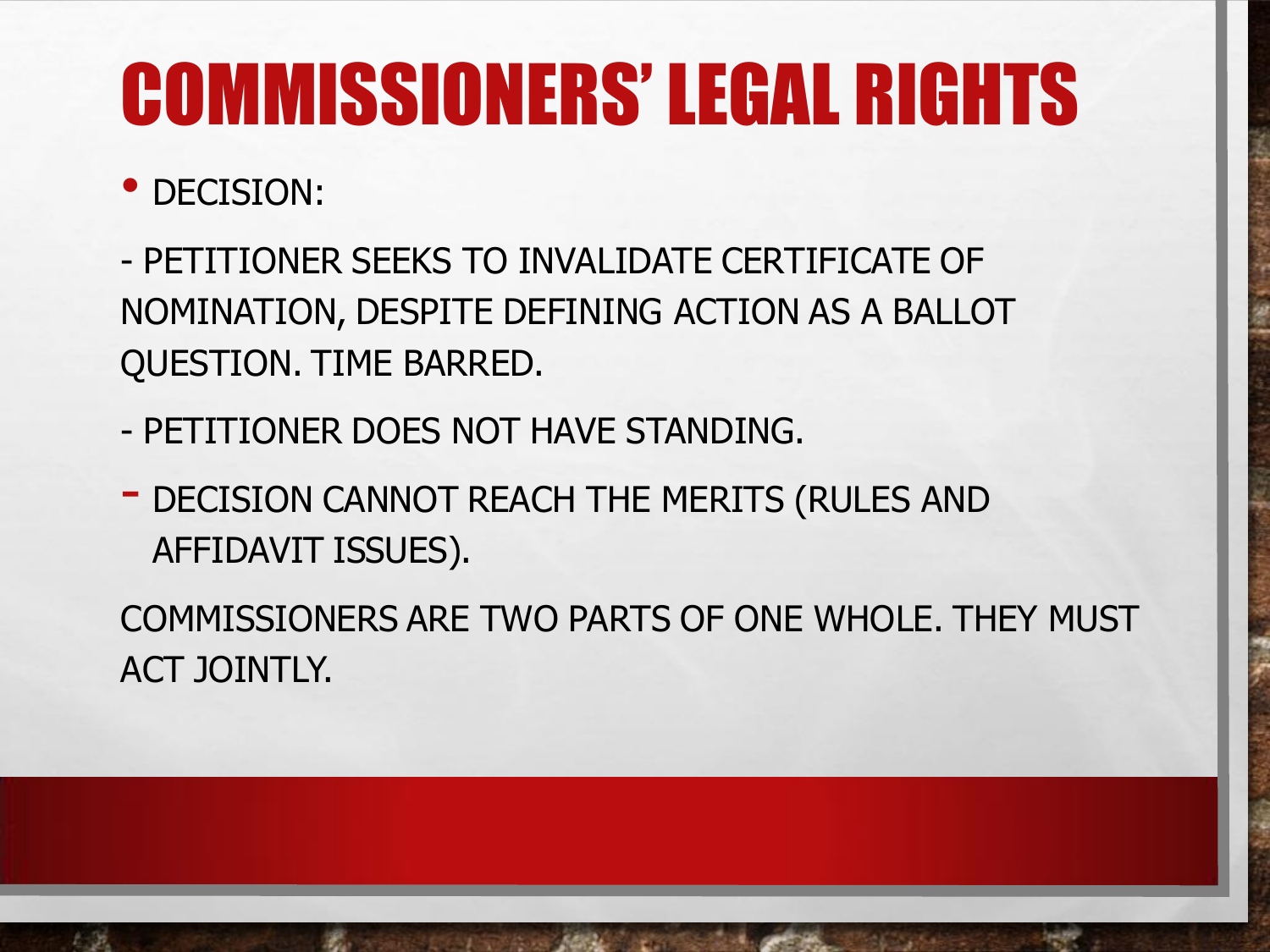# TWO BY TWO, REMEMBER?

- THIS BRINGS US TO PETITIONS.
- COMMISSIONERS RULE JOINTLY AS A BOARD. WHEN THEY SPLIT, THERE ARE CLEAR GUIDELINES.
- WHAT HAPPENS WHEN THE USUAL PROCESS IS DERAILED?

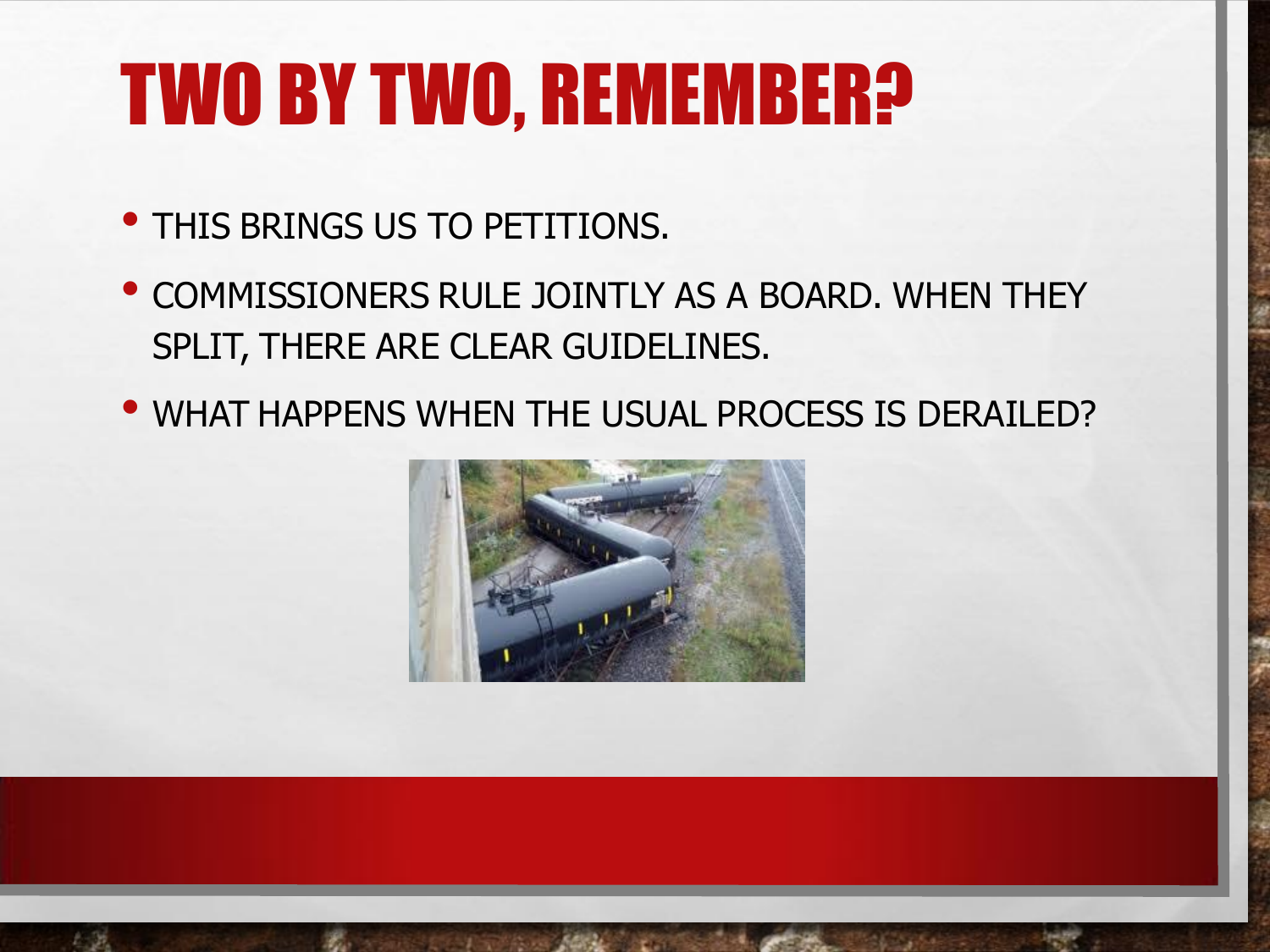- PRESUMPTION OF VALIDITY OR THE BACKBONE OF PETITION REVIEW.
- PRIMA FACIE REVIEW UNLESS OBJECTED TO…
- YOU KNOW THE DRILL: SPLIT VOTE, PRESUMED VALID.
- ONCE THE BOARD RULES, THE PROVERBIAL HORSE HAS LEFT THE BARN. NO APPEAL PROCESS, NO RECONSIDERATION.
- WHAT HAPPENS WHEN THE PETITION REVIEW IS PRE-EMPTED, STALLED, RESTARTED, INTERRUPTED, ETC.?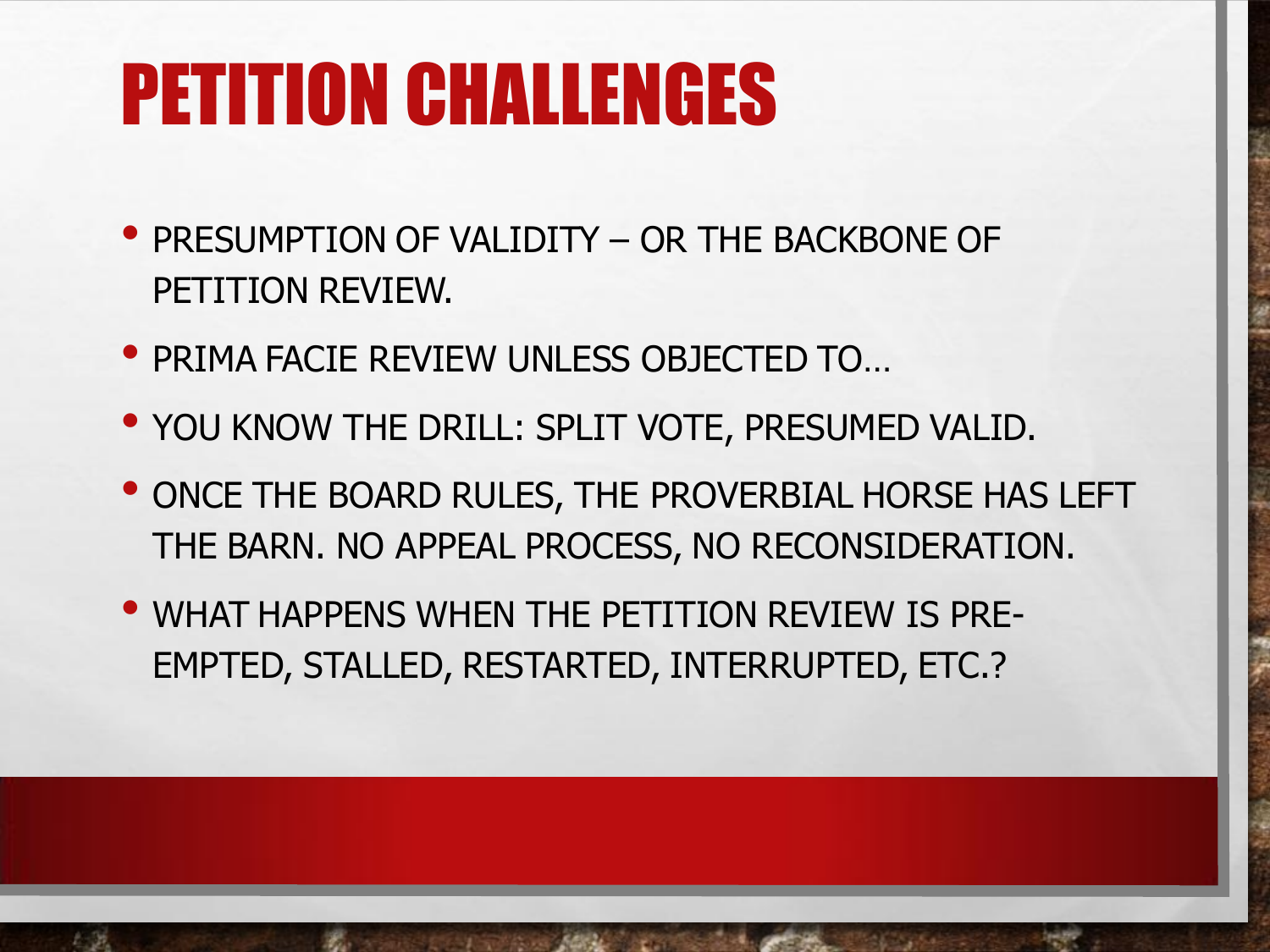- ROCKLAND'S STICKY SITUATION CIRCA 2015
- FAMILY COURT RACE 4 DEMOCRATIC CANDIDATES FILE PETITIONS.
- OBJECTIONS FILED BY CANDIDATE T AGAINST DESIGNATING PETITIONS FOR CANDIDATE N.
- CANDIDATE N GOES TO COURT TO CHALLENGE THE OBJECTIONS. GROUNDS: KEY IS INCORRECT AND SEVERAL CODES ARE MISSING. THEREFORE, CANDIDATE N DOES NOT HAVE ADEQUATE NOTICE OF OBJECTIONS.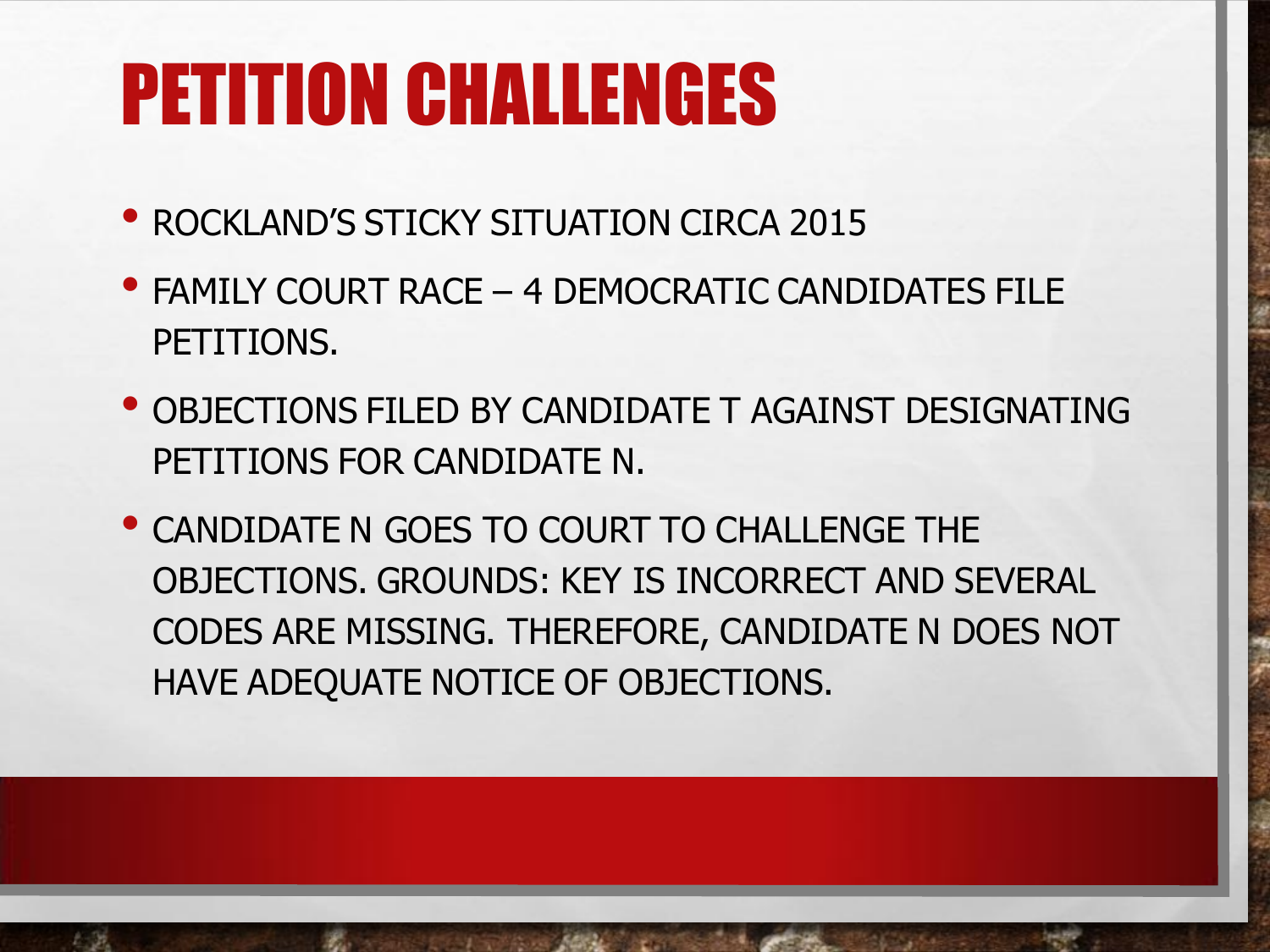KEY TO ABBREVIATIONS USED FOR SPECIFICATIONS OF OBJECTIONS TO DESIGNATING PETITION(S)  $00$  SIVA PRINCIPAL OBJECTIONS TO WITNESS STATEMENT: **JUL** DSP - Date of witness statement is prior to date of any signature US STEAD NPN - No page number or petition page is not sequentially numbered SWALT - Witnass Info altered SWND - No date stated in subscribing witness statement SWWT - Wrong town in witness statement (includes names of hamlets and villages) NCW - No county for witness (Notary only) SWNT - No Town in witness statement SNS - signator not sworn (if page witnessed by notary) SWNR - Witness not registered at address stated (based on BoE database) SWAP -- witness has signed another (competing) petition (identify in "Notes" column with title/voiume/page/line) NNL - notary not licensed (based on State Department database) NN or WN - no number of signatures stated, or wrong number stated PRINCIPAL OBJECTIONS AS TO DATE ENTRY (INCLUDING BOTH WITNESS AND SIGNA FOR) **SUCKLAND**<br>ORAND OF LY ALT - Alteration without initials (date/signature) or initials other than witness or signer SH2 **ILLD - Illegible Date** 11 局 ND - No date stated F Forgery any date alteration that appears suspect (use judgment, err toward using) From surface is prior to start of petition period<br>DOS - date out of sequence, i.e. date is earlier than date given for signature of any line algreg<br>on the same sheet, or follows any signature which is also DOS. e.g. if lin ΰ ÷ Ñ٥  $\langle \ \rangle$ PRINCIPAL OBJECTIONS AS TO SIGNATURE OR SIGNATOR (NUMBERED LINES) ALT - Alteration without initials (date/signature) - or initials other than witness or signer PR or PRN- 5ignature is printed or not handwritten SH - Similar handwriting [Include Vol #, Page #, Line # of corresponding sig] -- use to flag suspect signatures, when different signatures appear to be in the same hand. especially if handwriting is similar to that of the witness. 5W - 5Ignature is that of witness (a witness cannot be a line signator of a shnet which he/she also witnesses) F -- Forgery - any signature alteration that appears suspect (use Judgment) DS -- signator previously signed the same petition. SAP -- signator previously signed a competing petition ILLS - signature illegible, name unrecognizable NR - Signator not registered as stated in BoE records. NE - not enrolled in proper party NA -- signator not registered at address given PRINCIPAL OBJECTIONS AS TO ADDRESS OR MUNICIPALITY (CITY/TOWN) OF SIGNATOR AI - Address illegible or so abbreviated it cannot be Identified NA - No address stated (includes objection to use of ditto ["] marks] PB-Postal Box used and not street address NT -No town -- used when the space is blank or contains only ditto ["] marks. WT - Wrong town -- used when the municipality named is not the actual name of the municipality with the given street address or is not the proper name of the municipality. OD -Address given is outside the District PRINCIPAL OBJECTIONS BASED ON RECORDS OR DATABASE SEARCH: AI - Address illegible or so abbreviated it cannot be identified NFN - Multiple possibilities at address NR - Not registered as stated in BOE records  $\binom{1}{2}$ NRWA - If registered, the address on the petition is not the same as that on the registration.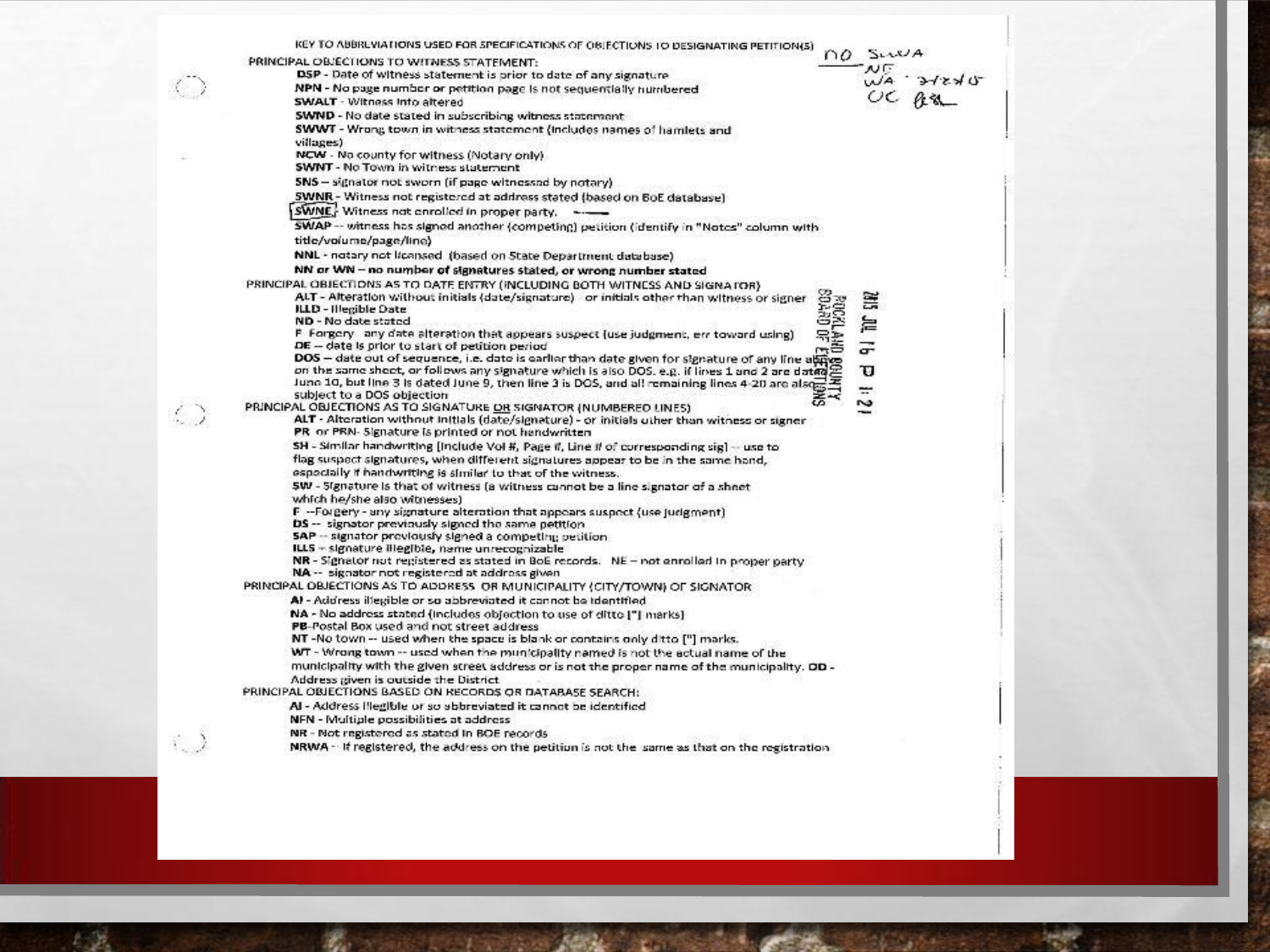- NOT A PETITION TO VALIDATE. AN ACTION TO INVALIDATE THE OBJECTIONS. TIMING ISSUE: FILED BEFORE WE COMMENCED REVIEW.
- COURT RULES OBJECTIONS MUST BE REDACTED, 4 CODES REMOVED. ORDERS COUNTY ATTORNEY TO REDACT AND RETURN TO BOARD OF ELECTIONS.
- BOARD STARTS WORKING ON REDACTED OBJECTIONS. UNPRECEDENTED VOLUME OF OBJECTIONS. THE OBJECTIONS FOR THIS ONE CASE FILLS A BINDER.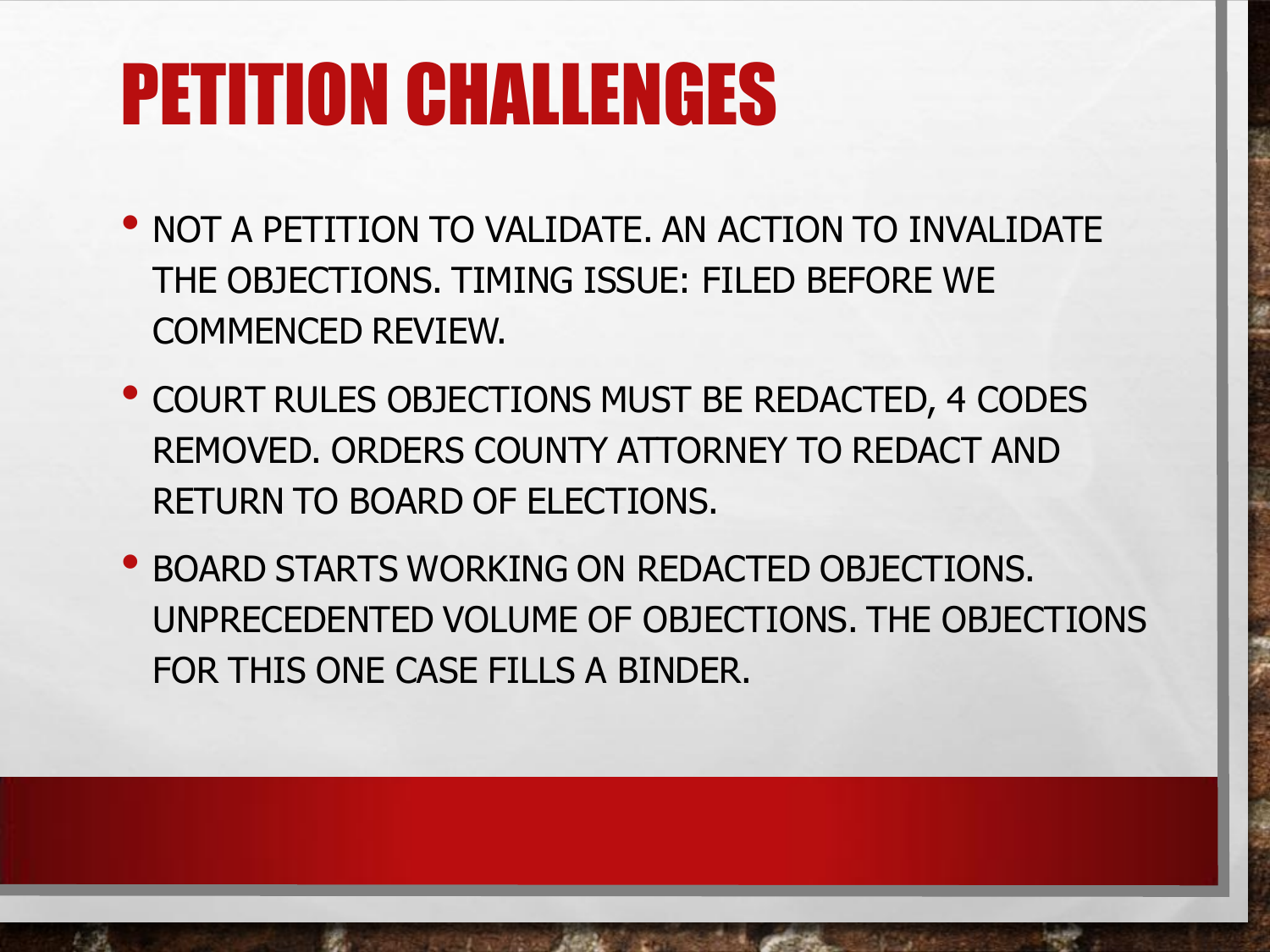Actual binder of<br>objections against Candidate N, 2015 **Family Court.** 

Photographed at:<br>the Board of **Elections** on January 8, 2015.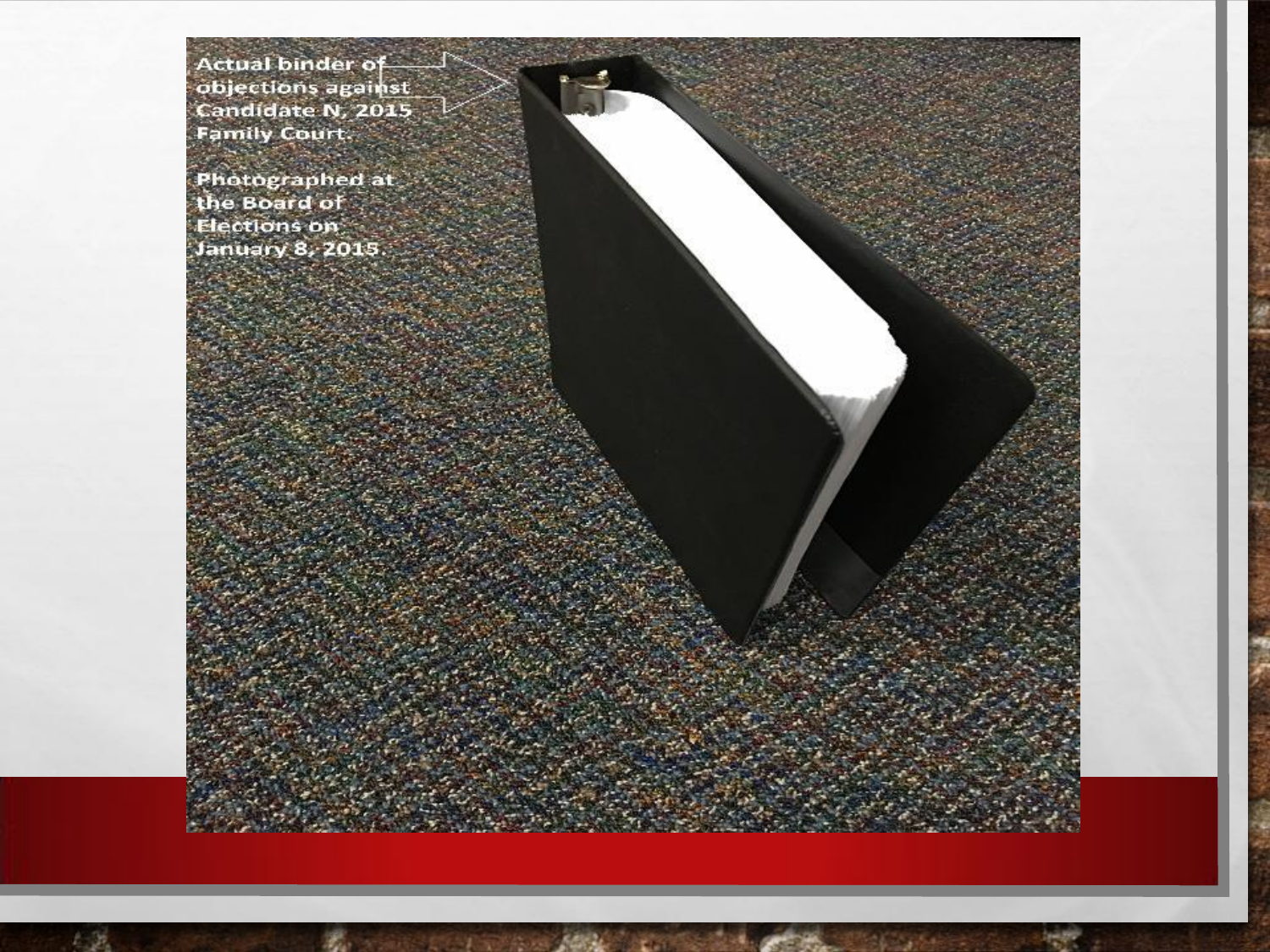- NEXT COURT DATE. WE'RE ALMOST DONE, BUT…
- CANDIDATE T BRINGS A PROCEEDING TO INVALIDATE. ACTIONS ARE COMBINED. RAISES ISSUE RELATED TO CANDIDATE N'S CASE.
- ONE CODE WAS THERE, BUT WAS NOT BOLDED. UH OH…
- JUDGE AGREES. REDACTION MUST BE CHANGED.
- WHAT DOES THIS MEAN FOR US? 2ND PASS THROUGH ON THE SAME PETITIONS!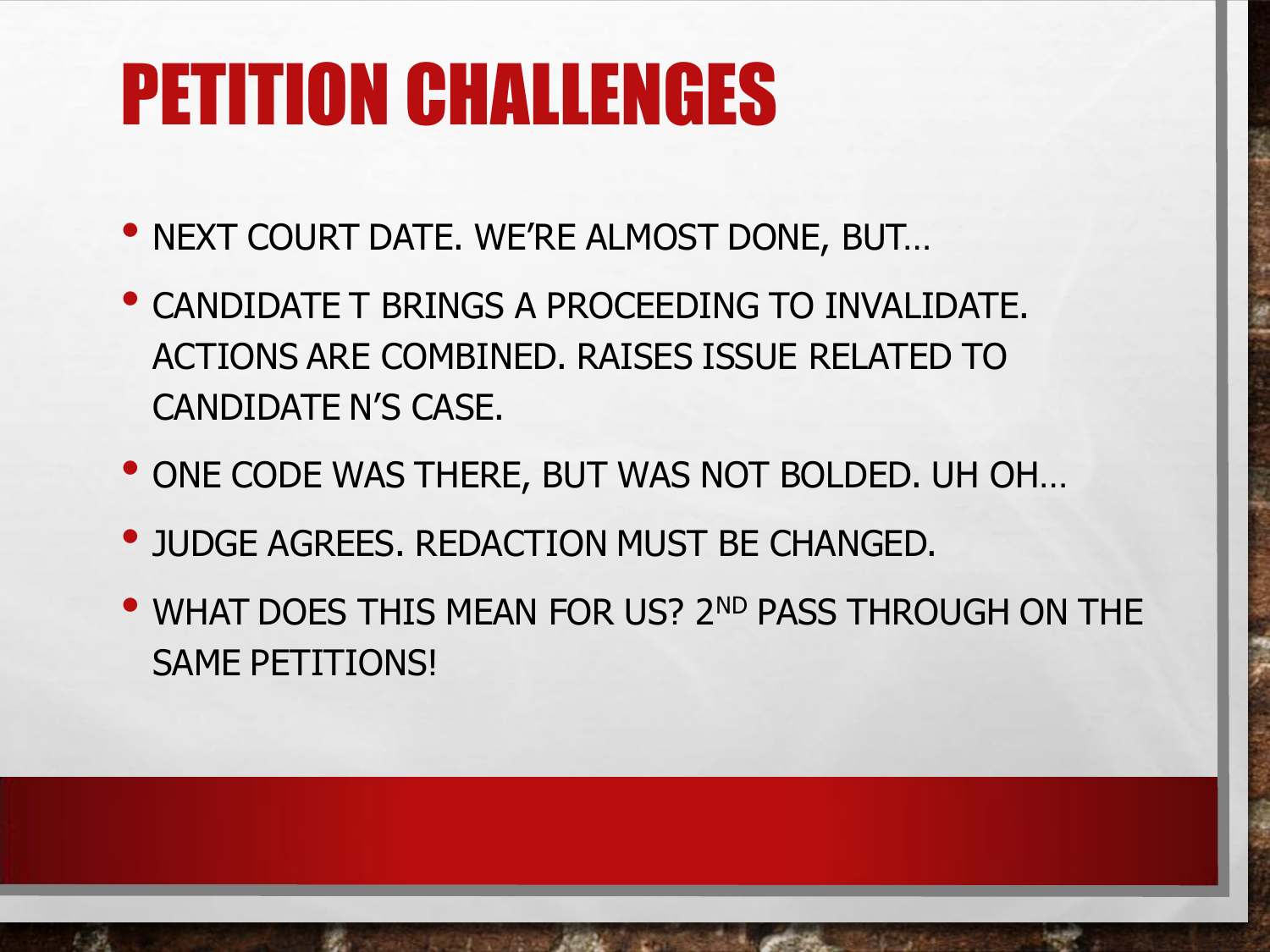PRINCIPAL OBJECTIONS AS TO SIGNATURE OR SIGNATOR (NUMBERED LINES)

ALT - Alteration without initials (date/signature) - or initials other than witness or signer PR or PRN-Signature is printed or not handwritten

SH - Similar handwriting [include Vol #, Page #, Line # of corresponding sig] -- use to flag suspect signatures, when different signatures appear to be in the same hand, especially if handwriting is similar to that of the witness.

SW - Signature is that of witness (a witness cannot be a line signator of a sheet which he/she also witnesses)

F --Forgery - any signature alteration that appears suspect (use judgment)

DS -- signator previously signed the same petition

SAP -- signator previously signed a competing petition

ILLS - signature illegible, name unrecognizable

NR - Signator not registered as stated in BoE records. NE - not enrolled in proper party

NA -- signator not registered at address given

NE is not bolded.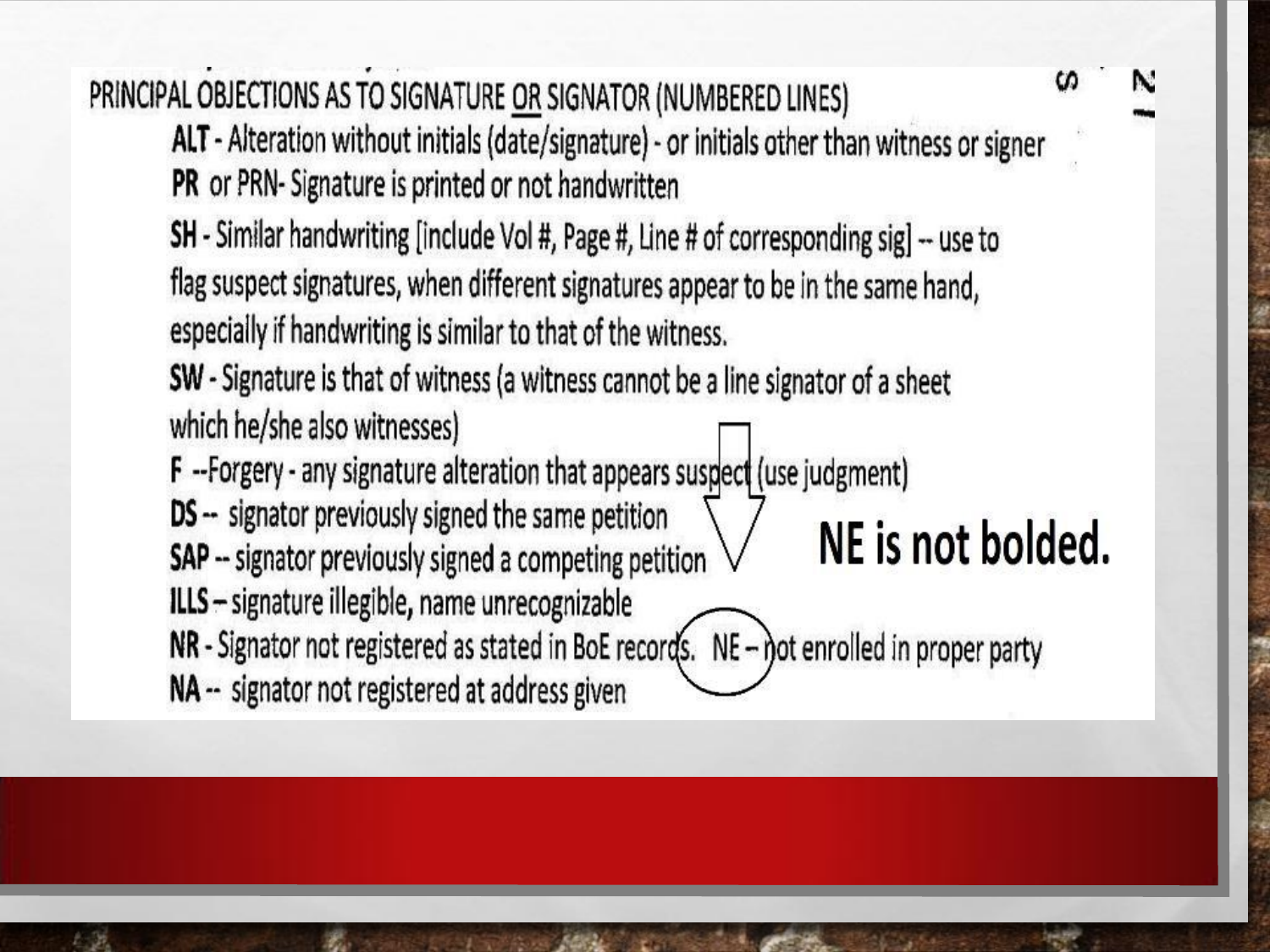- BACK TO THE DRAWING BOARD.
- REVIEW ALL PETITION PAGES AGAIN, LOOKING FOR NE OBJECTIONS.
- ADD BOTH REVIEW SHEETS TOGETHER TO GET NUMBER OF SUSTAINED OBJECTIONS.
- RECIPE FOR DISASTER!
- JUDGE ORDERS BOTH SIDES TO COME TO BOARD TO REVIEW AND COME TO AN AGREEMENT. STIPULATE AS TO THE NUMBER OF VALID SIGNATURES.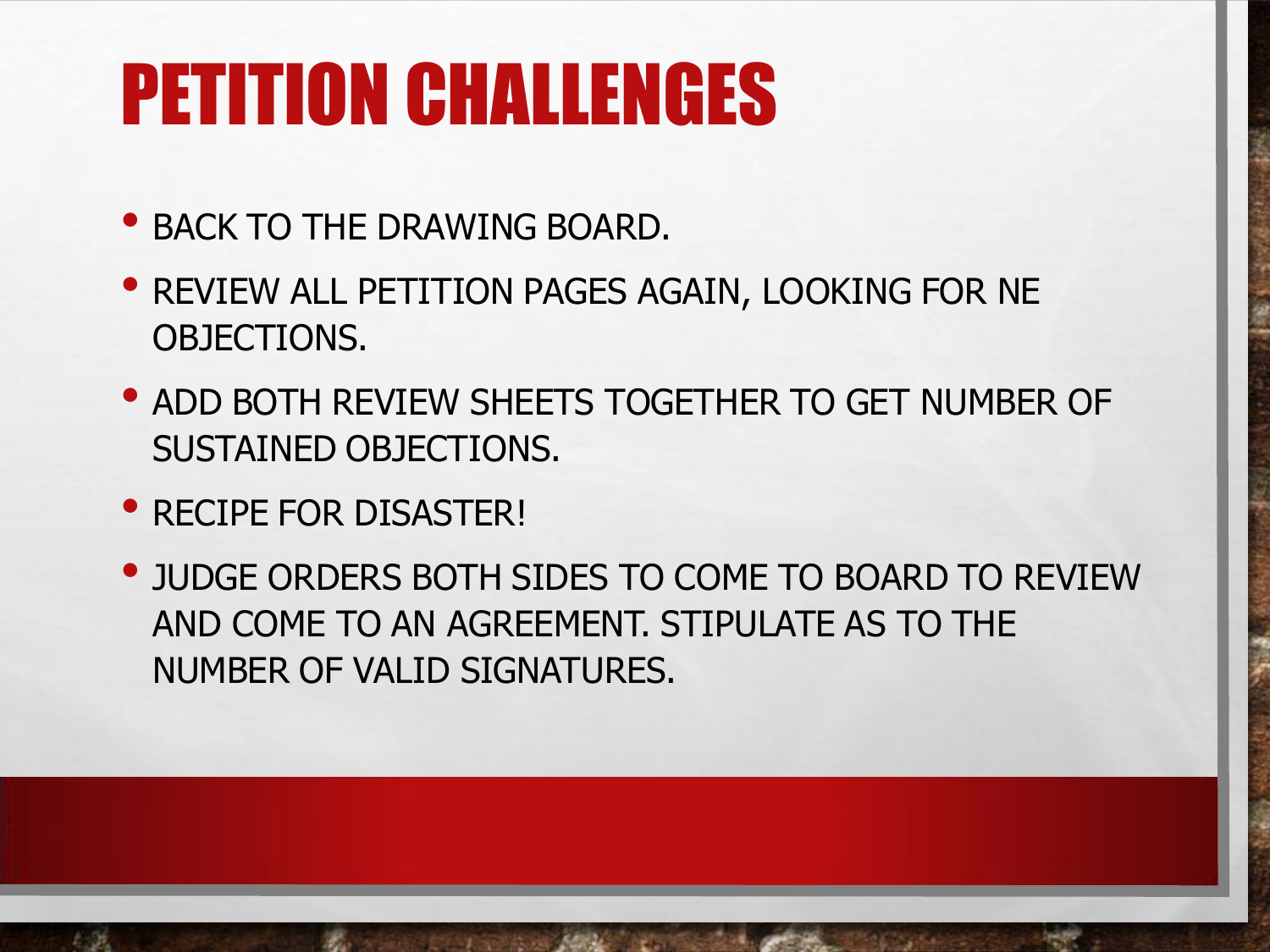• CANDIDATES WORK WITH US.

- BACK TO COURT. CANDIDATE N RENEGES ON STIPULATED NUMBERS AND TRIES TO TURN ORIGINAL ACTION INTO A VALIDATION PROCEEDING.
- CANDIDATE T'S INVALIDATION PROCEEDING MOVES FORWARD. PETITION INVALIDATED.
- CANDIDATE N MOTION TO RENEW AND REARGUE. DENIED.
- CANDIDATE N GOES TO APPELLATE DIVISION, WHICH AFFIRMS THE SUPREME COURT.
- CANDIDATE N 2ND MOTION TO RENEW AND REARGUE. DENIED.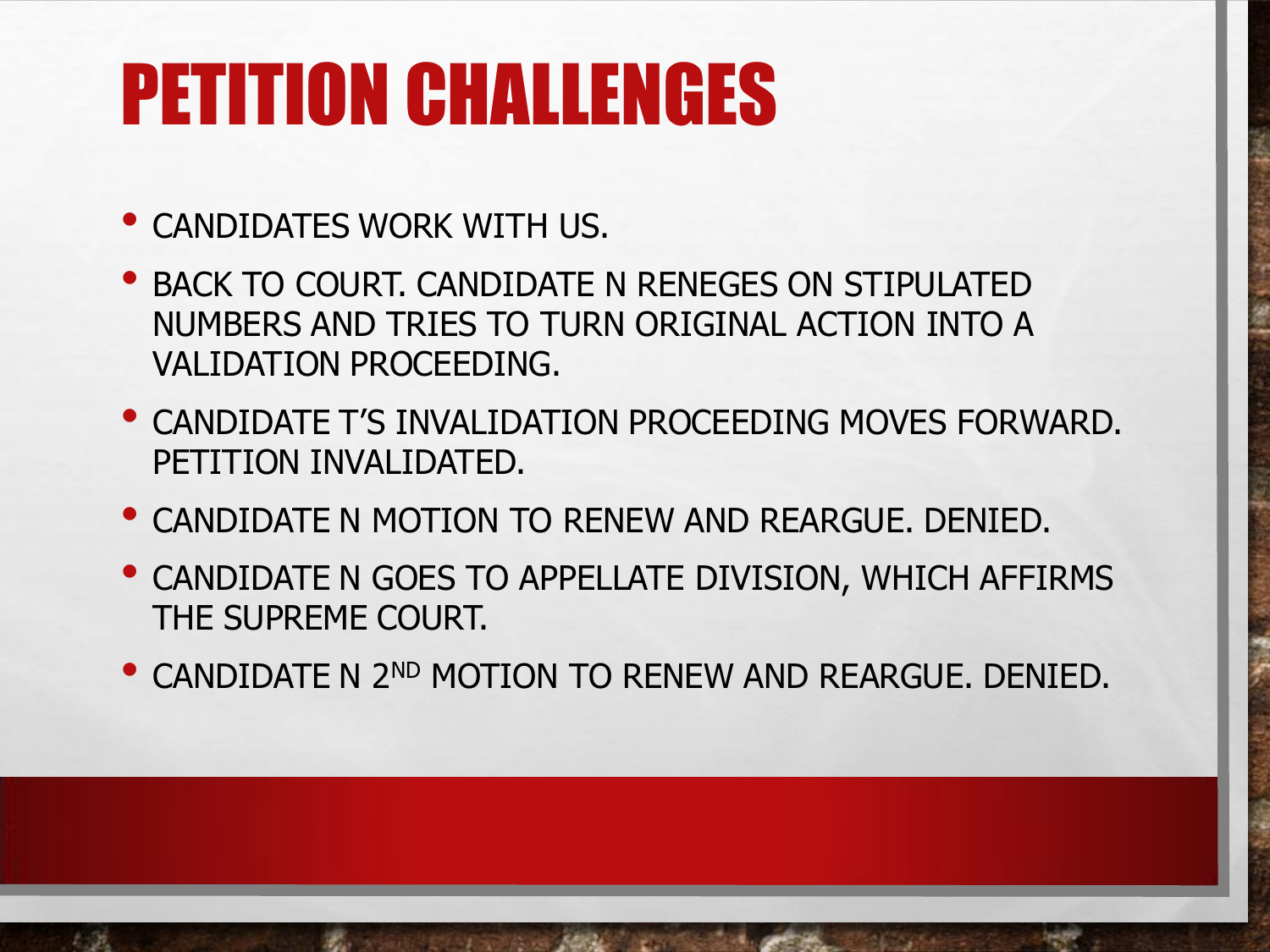- SEVERAL POINTS RELEVANT TO OUR WORK:
- EARLY COURT ACTION PRE-EMPTED OUR WORK AND CAUSED SIGNIFICANT ISSUES.
- ELECTION PERSONNEL ARE HUMAN BEINGS. WE MAKE MISTAKES. IMAGINE HOW HARD IT IS TO RECHECK AND CONTROL FOR THOSE MISTAKES WITH REDACTIONS, CHANGES TO REDACTIONS, REVIEW OF THOUSANDS OF PIECES OF PAPER, AGREEMENTS, DISAGREEMENTS, AND PREVIOUS AGREEMENTS THAT FELL APART!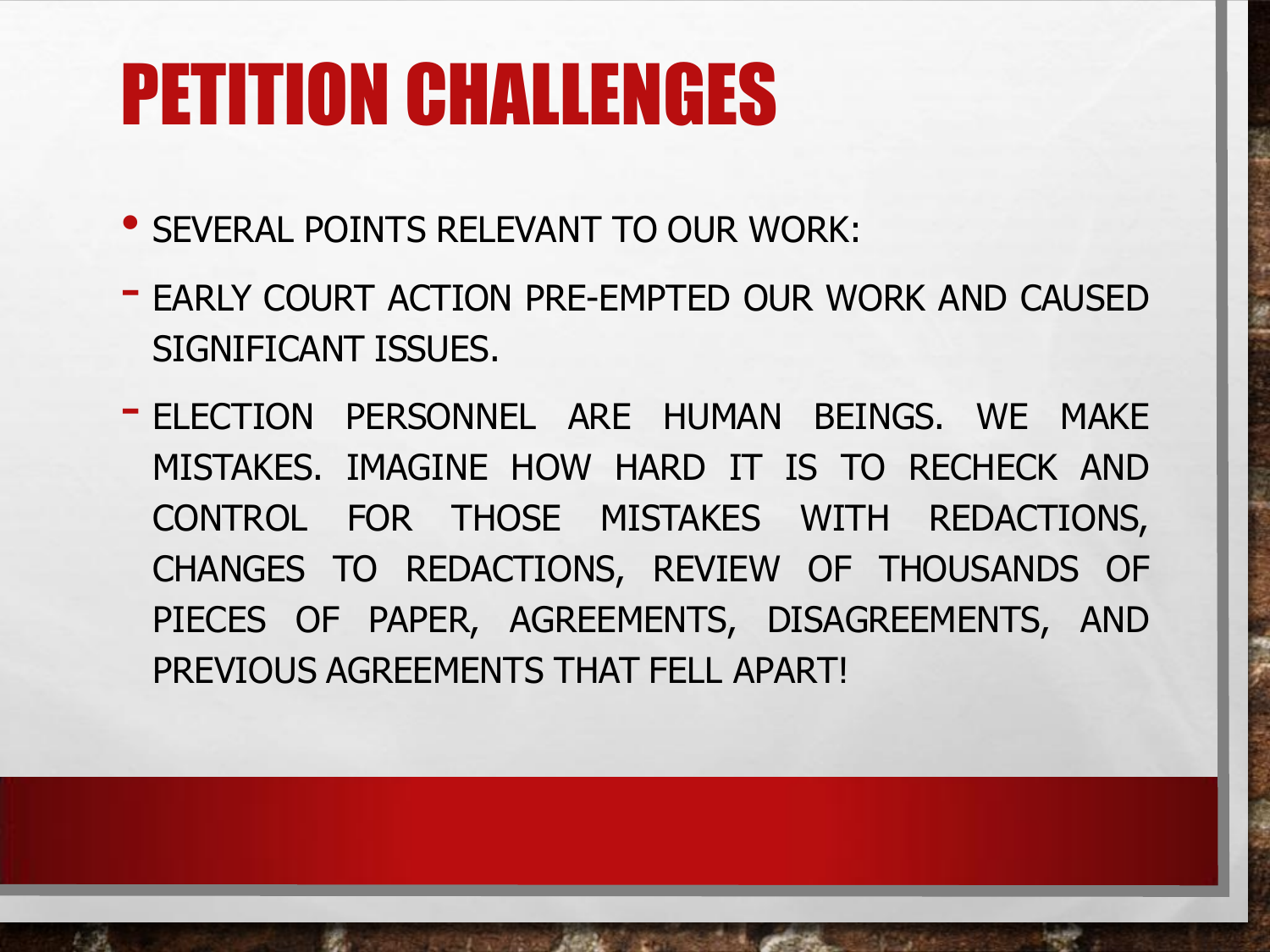WHAT KIND OF TIME ARE WE TALKING ABOUT?

302 PETITION PAGES.

OVER 3,500 SIGNATURES.

TYPICAL OBJECTIONS REVIEWED PER PAGE LOOKED SOMETHING LIKE **THIS** 

der .

十五六六岁

石英

|                   |       | Specifications of Objections, Democratic Party Designating Charge |  |
|-------------------|-------|-------------------------------------------------------------------|--|
| <b>STATISTICS</b> |       | Referencing Volume: 1                                             |  |
|                   |       | Reference Page: 7                                                 |  |
|                   | т.    |                                                                   |  |
|                   | ž.    |                                                                   |  |
|                   | 3.    | NR; NE; WA; WT; OC                                                |  |
|                   | 4.    | PR;F;NE                                                           |  |
|                   | 5.    | NR; NE; WA; WT; OC                                                |  |
|                   | б.    | NR; NE: WA: WT: OC                                                |  |
|                   | 7.    | PR;F;NE                                                           |  |
|                   | 8.    | PR:F:NA                                                           |  |
| 9.                |       | PR;F;NR; NE; WA; WT; OC                                           |  |
|                   |       |                                                                   |  |
| 10.<br>11.        | NF    |                                                                   |  |
|                   |       |                                                                   |  |
| 12.<br>13.        | NE    |                                                                   |  |
|                   |       |                                                                   |  |
| 14.               |       | PR; F; NR; NE; WA; WT; OC                                         |  |
|                   |       |                                                                   |  |
| 15.               | PR: F |                                                                   |  |
| 16.               |       | NFN; NR; NE; WA; WT; OC                                           |  |
|                   |       |                                                                   |  |
| 17.               |       |                                                                   |  |
| 18.               |       |                                                                   |  |
| 19.               |       |                                                                   |  |
| 20.               |       | NR; NE; WA; WT; OC                                                |  |
|                   |       |                                                                   |  |

Objection(s) To Witness or Notary Statement: SWALT: signature total

| Total Signatures Claimed, This Page | 19 |  |
|-------------------------------------|----|--|
| Signatures Challenged, This Page    | 19 |  |
| Signatures Unchallenged, This Page  |    |  |